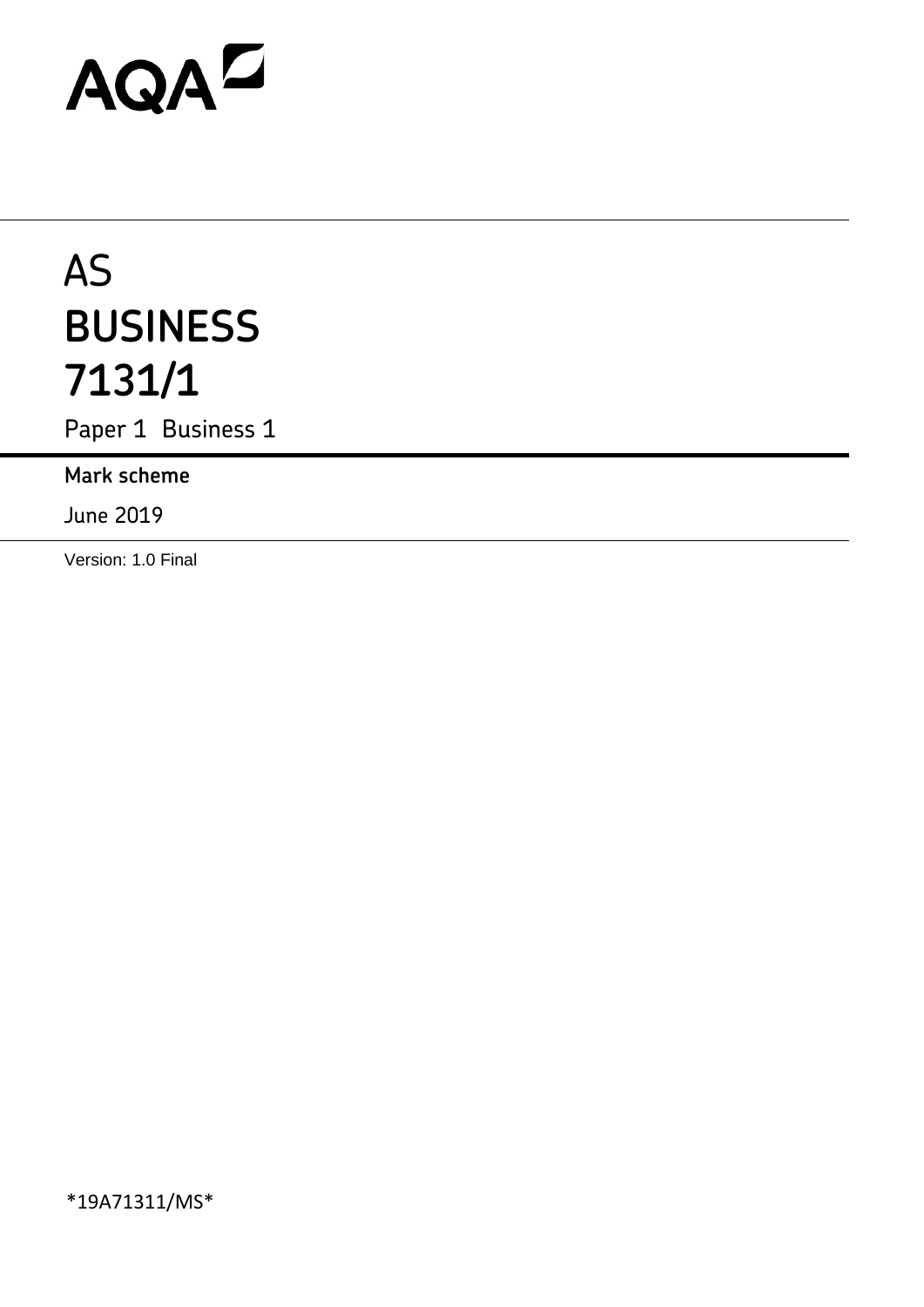Mark schemes are prepared by the Lead Assessment Writer and considered, together with the relevant questions, by a panel of subject teachers. This mark scheme includes any amendments made at the standardisation events which all associates participate in and is the scheme which was used by them in this examination. The standardisation process ensures that the mark scheme covers the students' responses to questions and that every associate understands and applies it in the same correct way. As preparation for standardisation each associate analyses a number of students' scripts. Alternative answers not already covered by the mark scheme are discussed and legislated for. If, after the standardisation process, associates encounter unusual answers which have not been raised they are required to refer these to the Lead Examiner.

It must be stressed that a mark scheme is a working document, in many cases further developed and expanded on the basis of students' reactions to a particular paper. Assumptions about future mark schemes on the basis of one year's document should be avoided; whilst the guiding principles of assessment remain constant, details will change, depending on the content of a particular examination paper.

Further copies of this mark scheme are available from aqa.org.uk

**Copyright © 2019 AQA and its licensors. All rights reserved.**

AQA retains the copyright on all its publications. However, registered schools/colleges for AQA are permitted to copy material from this booklet for their own internal use, with the following important exception: AQA cannot give permission to schools/colleges to photocopy any material that is acknowledged to a third party even for internal use within the centre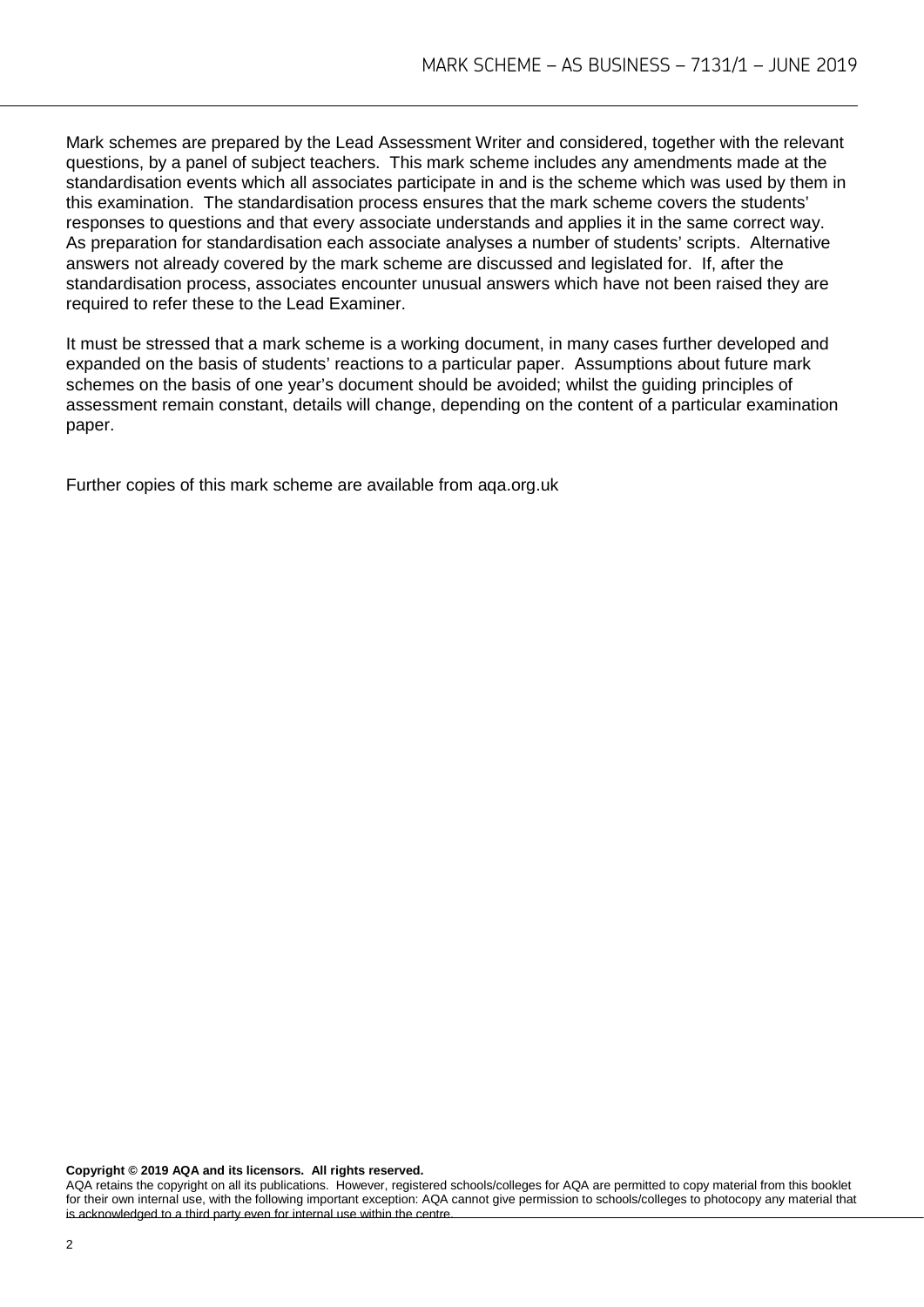#### Level of response marking instructions

Level of response mark schemes are broken down into levels, each of which has a descriptor. The descriptor for the level shows the average performance for the level. There are marks in each level.

Before you apply the mark scheme to a student's answer read through the answer and annotate it (as instructed) to show the qualities that are being looked for. You can then apply the mark scheme.

#### Step 1 Determine a level

Start at the lowest level of the mark scheme and use it as a ladder to see whether the answer meets the descriptor for that level. The descriptor for the level indicates the different qualities that might be seen in the student's answer for that level. If it meets the lowest level then go to the next one and decide if it meets this level, and so on, until you have a match between the level descriptor and the answer. With practice and familiarity you will find that for better answers you will be able to quickly skip through the lower levels of the mark scheme.

When assigning a level you should look at the overall quality of the answer and not look to pick holes in small and specific parts of the answer where the student has not performed quite as well as the rest. If the answer covers different aspects of different levels of the mark scheme you should use a best fit approach for defining the level and then use the variability of the response to help decide the mark within the level, i.e. if the response is predominantly level 3 with a small amount of level 4 material it would be placed in level 3 but be awarded a mark near the top of the level because of the level 4 content.

#### Step 2 Determine a mark

Once you have assigned a level you need to decide on the mark. The descriptors on how to allocate marks can help with this. The exemplar materials used during standardisation will help. There will be an answer in the standardising materials which will correspond with each level of the mark scheme. This answer will have been awarded a mark by the Lead Examiner. You can compare the student's answer with the example to determine if it is the same standard, better or worse than the example. You can then use this to allocate a mark for the answer based on the Lead Examiner's mark on the example.

You may well need to read back through the answer as you apply the mark scheme to clarify points and assure yourself that the level and the mark are appropriate.

Indicative content in the mark scheme is provided as a guide for examiners. It is not intended to be exhaustive and you must credit other valid points. Students do not have to cover all of the points mentioned in the Indicative content to reach the highest level of the mark scheme.

An answer which contains nothing of relevance to the question must be awarded no marks.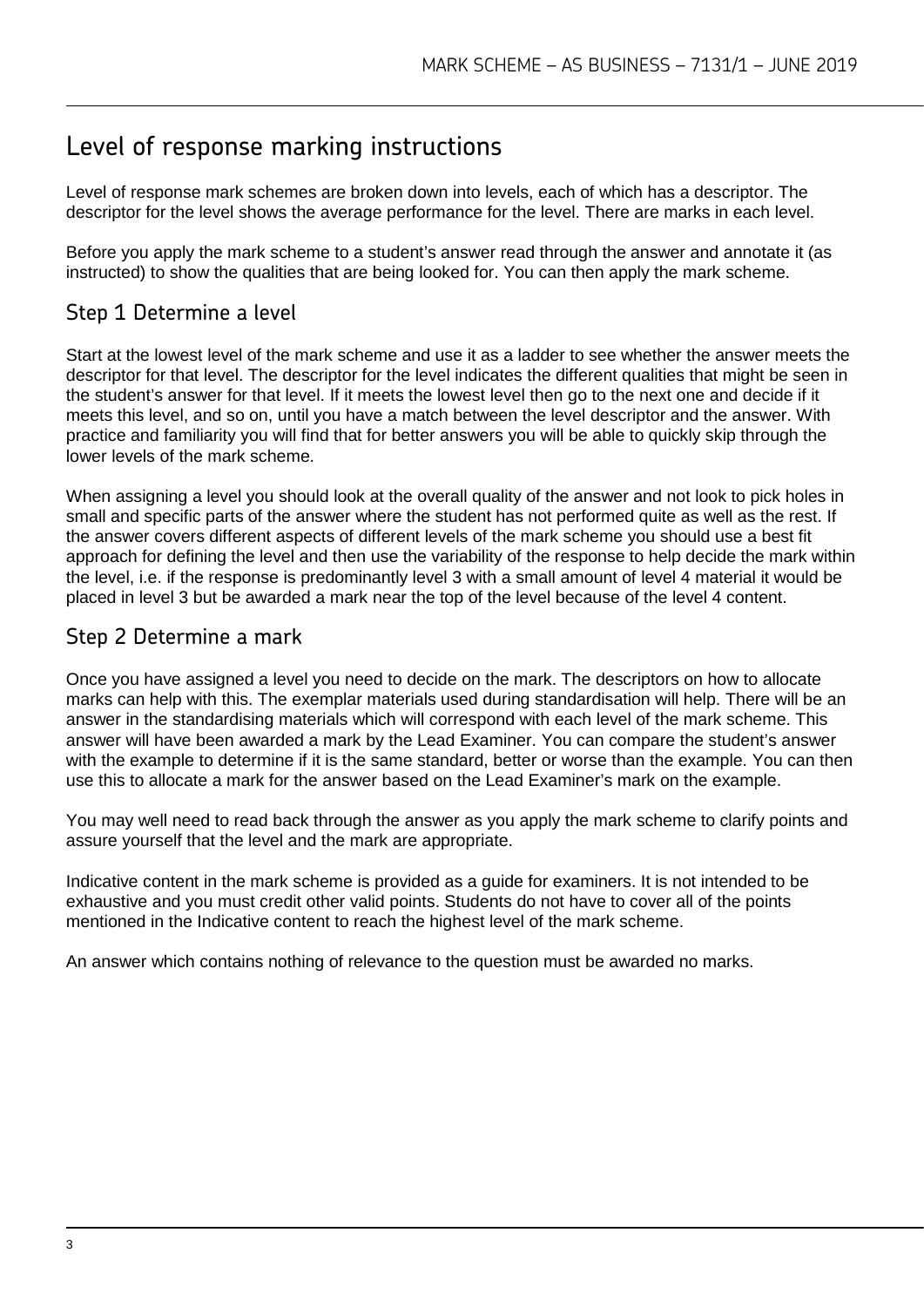#### **Marking guidance**

- Be clear on the focus of the question.
- Read the response as a whole; follow the flow of the argument as a whole.
- Remember that the indicative content provides possible lines of argument but there may be others that are equally valid. Be willing to credit other lines of argument.
- Annotate the script as you read in accordance with the instructions given at standardisation.
- Consider what it all adds up to, e.g. is this a good response? A reasonable one? A limited one? You are marking to the standard agreed at standardisation. Be careful of the standard you are marking at drifting when you have a big centre; refer back to standardisation scripts.
- Summarise your findings briefly at the end of the response. This will help you decide on the overall level and is helpful for others to understand the mark given e.g. for an extended response well-argued but does not focus fully on the issue of long term feels as if it might be good rather than excellent. Make sure the comments fit with the level awarded: 'unbalanced and not comparing with alternative solutions' does not sound as if it is 'good'.
- Next to your comment put the level awarded, e.g. L4.
- If in doubt about an approach contact your Team Leader, do not make up your own rules because we must have a standardised approach across all marking.
- Be positive in your marking. Look to reward what is there.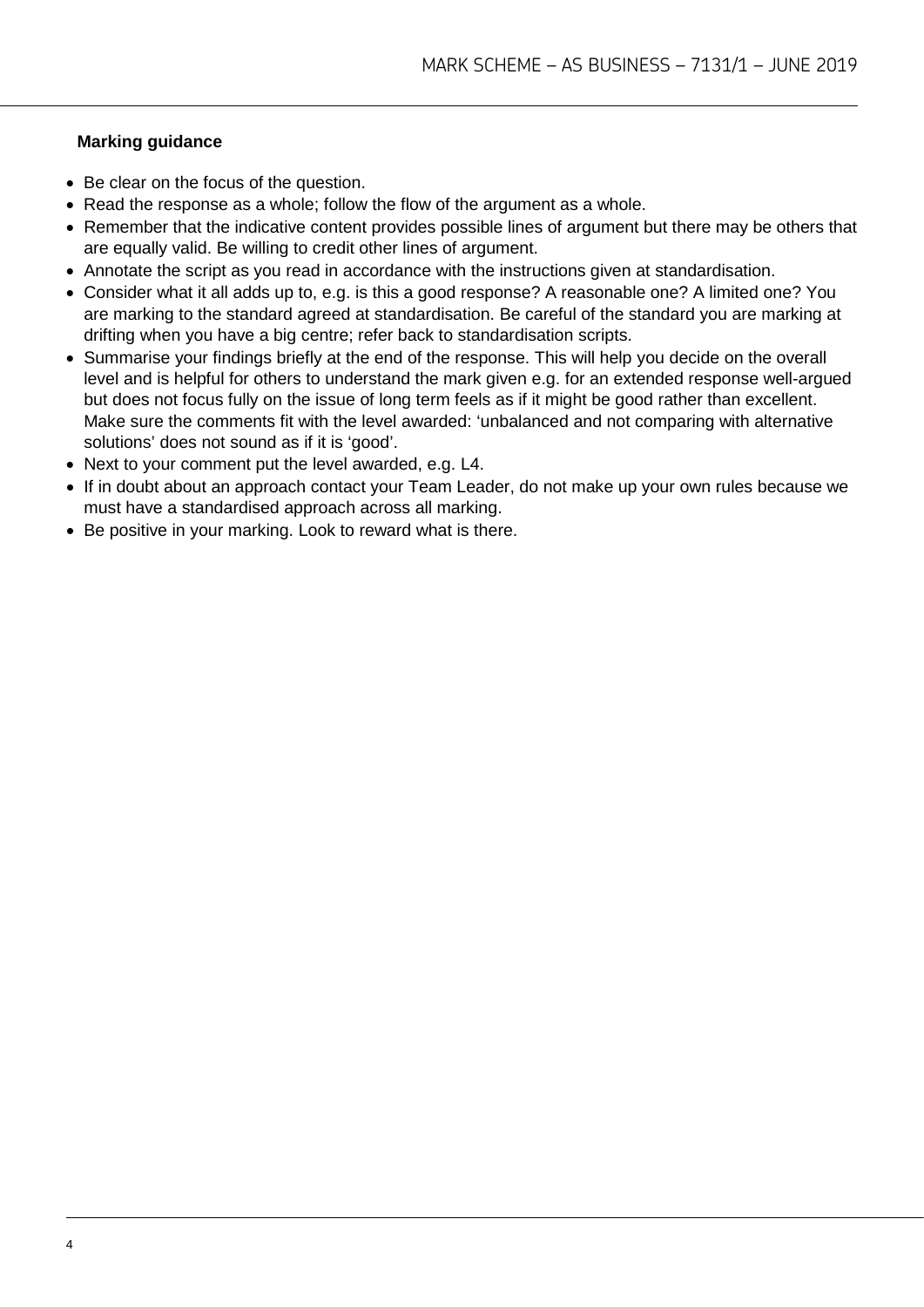#### **Section A**

#### **Total for this section: 10 marks**

| Question<br>number | <b>Answer</b> |
|--------------------|---------------|
| 1                  | B             |
| $\overline{2}$     | $\mathsf C$   |
| 3                  | B             |
| 4                  | A             |
| 5                  | B             |
| 6                  | B             |
| $\overline{7}$     | $\mathsf C$   |
| 8                  | $\mathsf C$   |
| 9                  | B             |
| 10                 | D             |

**(1 mark for each correct answer)**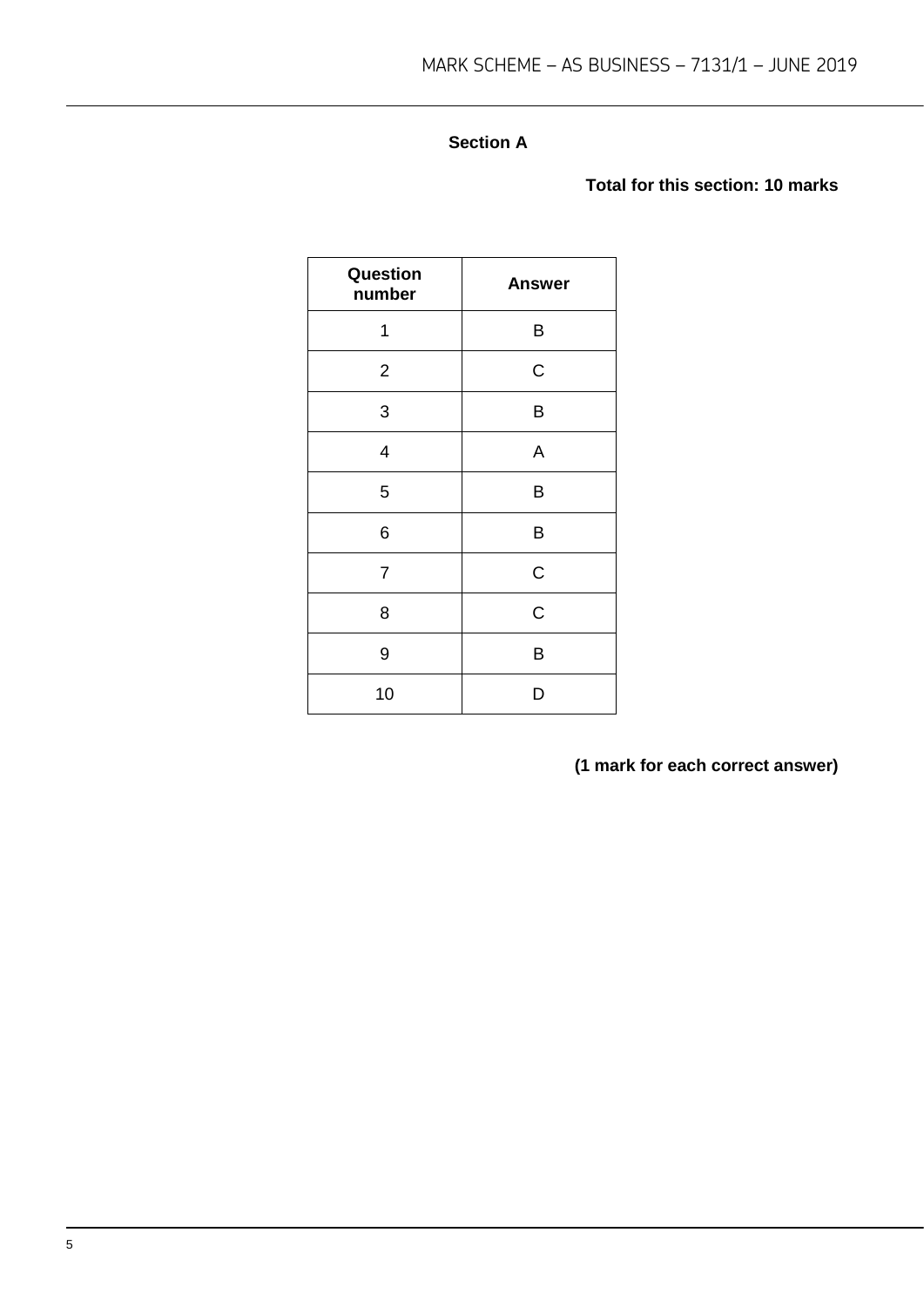#### **Section B**

#### **Total for this section: 20 marks**

|  | A business had a labour turnover of 15% in 2017 and 25% in 2018. Explain the likely impact |
|--|--------------------------------------------------------------------------------------------|
|  | of this change in its labour turnover on its recruitment costs.                            |
|  | [2 marks]                                                                                  |
|  |                                                                                            |

#### **Marks for this question: AO1 = 1 and AO2 = 1**

| Level | The candidate will typically                                                                                            | Marks |
|-------|-------------------------------------------------------------------------------------------------------------------------|-------|
|       | Provide a response that is explained using knowledge and understanding<br>and is applied to the context.                |       |
|       | Demonstrates some knowledge and understanding but the explanation is<br>limited and lacking application to the context. |       |

#### **Examples of how assessment objectives might be met in this question include:**

- demonstrate knowledge and understanding of increase in labour turnover (AO1)
- be applied to the context of recruitment costs (AO2).

#### **Possible responses:**

If the labour turnover increases by 10% this means there is a greater proportion of staff leaving the firm. This in turn is likely to lead to an increase in its need to recruit more staff and increase the recruitment costs.

#### **Further guidance**

Level 1 will show understanding of labour turnover increase and Level 2 responses will show understanding and explain link(s) to recruitment costs.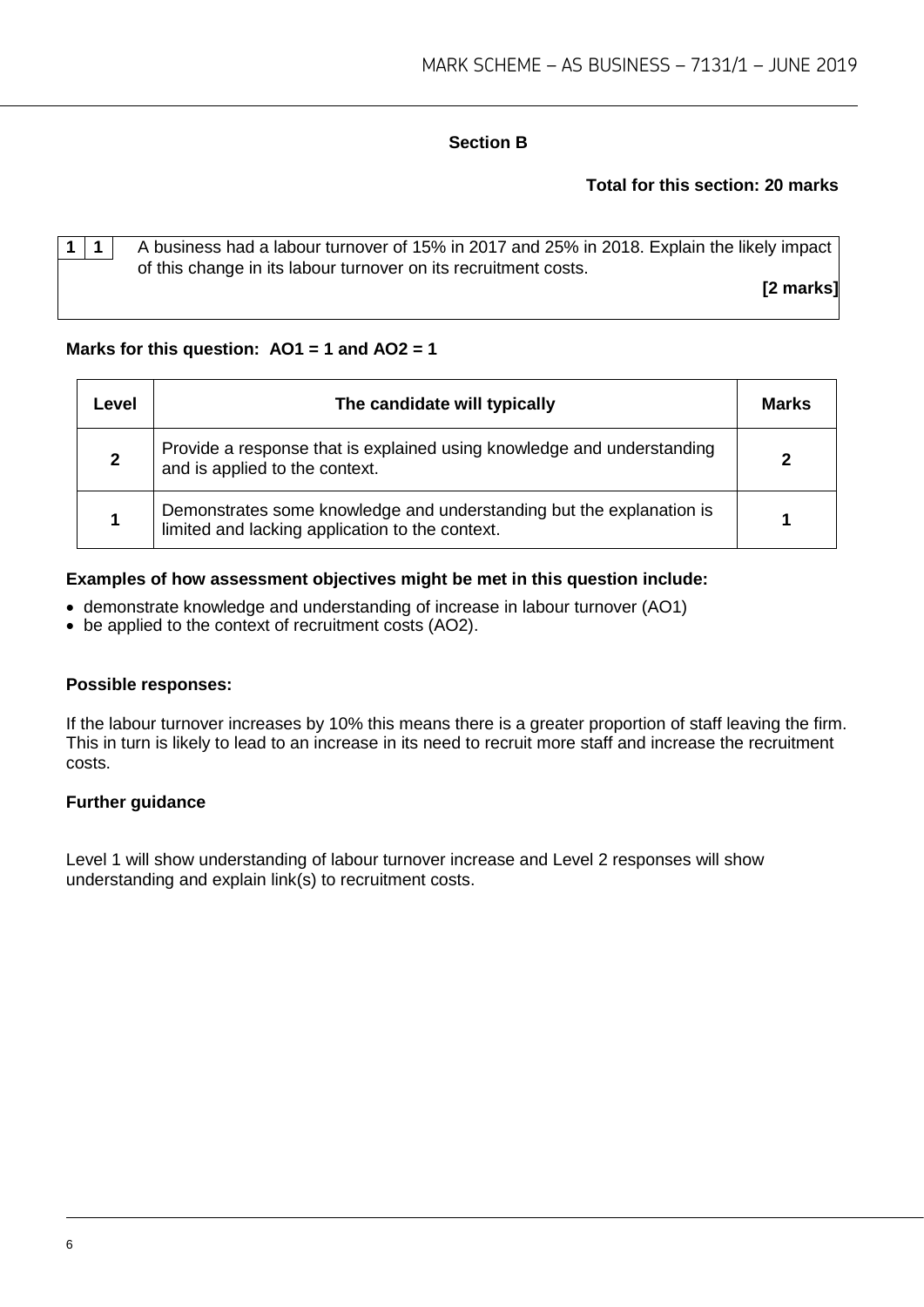**1 2** A manager is considering whether to launch a new, innovative product.

Explain **one** limitation of using a decision tree to make this decision.

**[4 marks]**

#### **Marks for this question: AO1 = 2, AO2 = 1 and AO3 = 2**

| Level | The candidate will typically:                                                                                           | <b>Marks</b> |
|-------|-------------------------------------------------------------------------------------------------------------------------|--------------|
| 3     | Provide a response that is well explained using knowledge and<br>understanding and is applied to the context.           |              |
|       | Provide a reasonable explanation using knowledge and understanding and<br>with some application to the context.         | $3 - 2$      |
|       | Demonstrates some knowledge and understanding but the explanation is<br>limited and lacking application to the context. |              |

#### **Examples of how assessment objectives might be met in this question include:**

- demonstrate knowledge and understanding of decision trees (AO1)
- be applied to the context of a company launching a new innovative product (AO2).

Decision tree is a mathematical model using risk to help a manager make a decision.

#### **Possible responses:**

- estimates of the sales of the new product and associated costs could be difficult and probabilities will be based on limited data as this is an innovative product
- as this is a one off product launch the use of an average is not very useful
- must consider any biases in the data from use of pre-existing product information in a new product launch
- only focuses on quantitative data

#### **Further guidance**

Likely responses for level 3 will understand the limitations of using decision trees, clearly identifying a limitation and linking it to this context of innovative products.

A level 2 response is likely to understand limitations of decision trees and clearly identify and explain a limitation without linking fully to the context of innovative products.

A level 1 response is likely to show just a limited explanation of the issues around decision trees.

This indicative content is not exhaustive; other creditworthy material should be awarded marks as appropriate.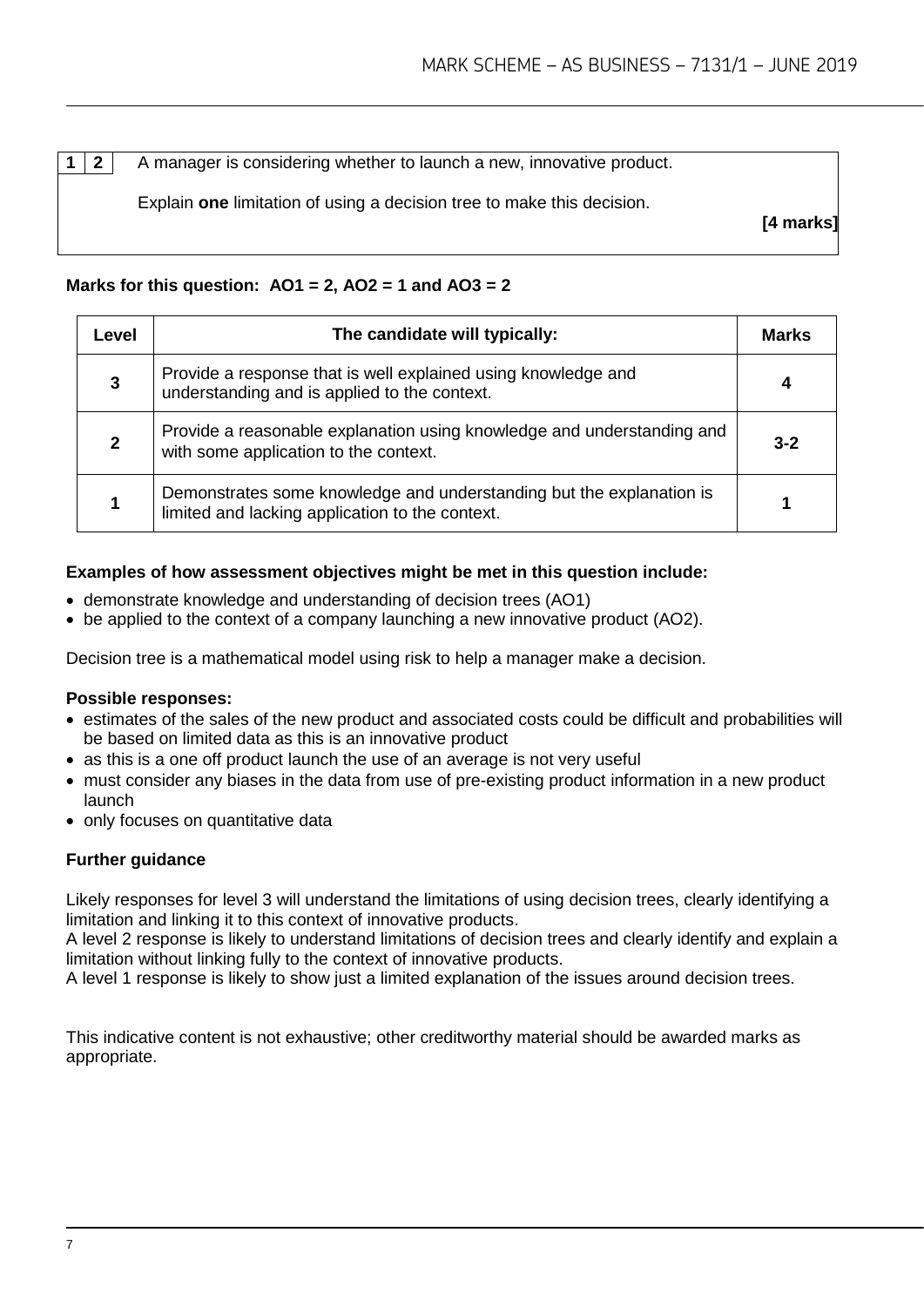- **1 3** The following data applies to a business:
	- $\bullet$  break-even output = 500 units
	- fixed costs =  $£30000$
	- variable cost per unit  $=$  £30.

The business is currently operating at its break-even output. Calculate its selling price. Show your workings.

**[4 marks]**

#### **Marks for this question: AO1 = 2 and AO2 = 2**

#### **Examples of how assessment objectives might be met in this question include:**

- demonstrate knowledge and understanding of relevant issues such as variable cost per unit (AO1)
- be applied to the context of the data provided (AO2)
- **answer = £90 (4 marks)**

broken down as follows:

| CPU approach                             | b/e approach                                                                 | marks |
|------------------------------------------|------------------------------------------------------------------------------|-------|
| b/e output $(500) = FC 30000 / CPU$      | $TVC = 15 000 (500 x 30)$                                                    |       |
| at 500 units needs total contr of 30 000 | $TC = 45000(30000 + 15000)$                                                  |       |
| so CPU is 60                             | so $TR = 45000$ (TC = TR)                                                    | 3     |
| $CPU (60) = price - VC (30)$<br>$= 90$   | TR $(45 000)$ = price x output $(500)$<br>so price = $45000 / 500$<br>$= 90$ |       |

#### **please note:**

- $\triangleright$  alternative methods may be credited
- $\triangleright$  if no valid calculation(s): award a maximum of 1 mark for K/U of break-even OR contribution
- $\triangleright$  TVC of £15 000 = 1 mark
- $\triangleright$  TC of £45 000 = 2 marks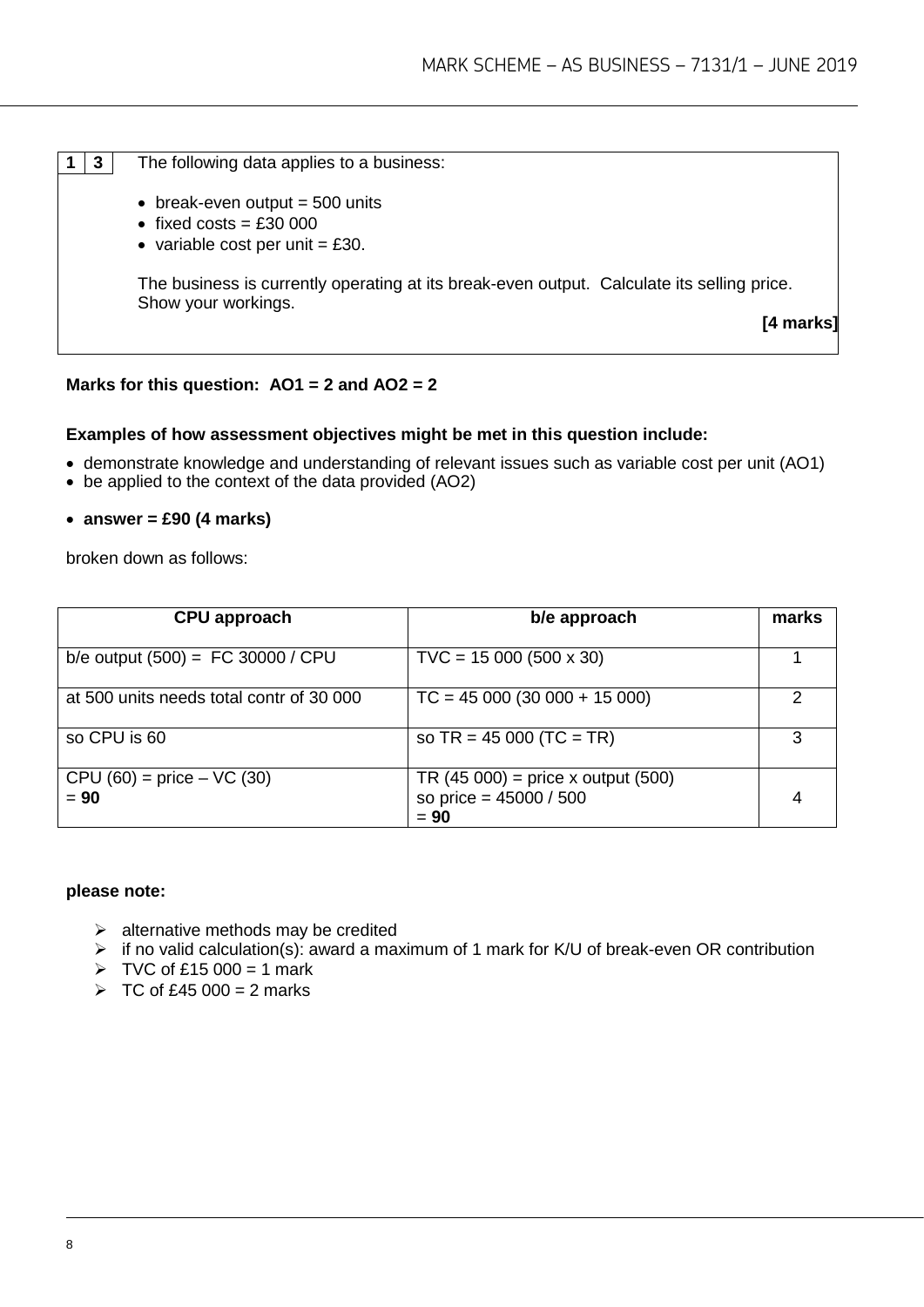|  |      | The total output of a business increased by 15.5% between 2017 and 2018. Using the table<br>below calculate the change in labour productivity. Show your workings. |                               |                              |           |
|--|------|--------------------------------------------------------------------------------------------------------------------------------------------------------------------|-------------------------------|------------------------------|-----------|
|  |      | Labour<br>productivity<br>(units)                                                                                                                                  | <b>Number of</b><br>employees | <b>Total units</b><br>output |           |
|  | 2017 | 80                                                                                                                                                                 | 40                            |                              |           |
|  | 2018 |                                                                                                                                                                    | 42                            |                              |           |
|  |      |                                                                                                                                                                    |                               |                              | [5 marks] |

#### **Marks for this question: AO1 = 1 and AO2 = 4**

#### **Examples of how assessment objectives might be met in this question include:**

- demonstrate knowledge and understanding of relevant issues such as productivity (AO1)
- be applied to the context of the data provided (AO2).

#### **answer = 8 units (5 marks)**

| 2017 output: $80 \times 40 = 3200$         | 1 mark  |
|--------------------------------------------|---------|
| increase in output: $15.5\%$ of 3200 = 496 | 2 marks |
| 2018 output: $3200 + 496 = 3696$           | 3 marks |
| 2018 L productivity: $3696 / 42 = 88$      | 4 marks |
| change: $88 - 80 = +8$ units               | 5 marks |

#### **please note:**

- $\triangleright$  alternative methods may be credited
- $\triangleright$  if no valid calculation(s): award a maximum of 1 mark for K/U of labour productivity
- $\geqslant$  £8 = 4 marks
- $\geqslant$  8 = 4 marks

.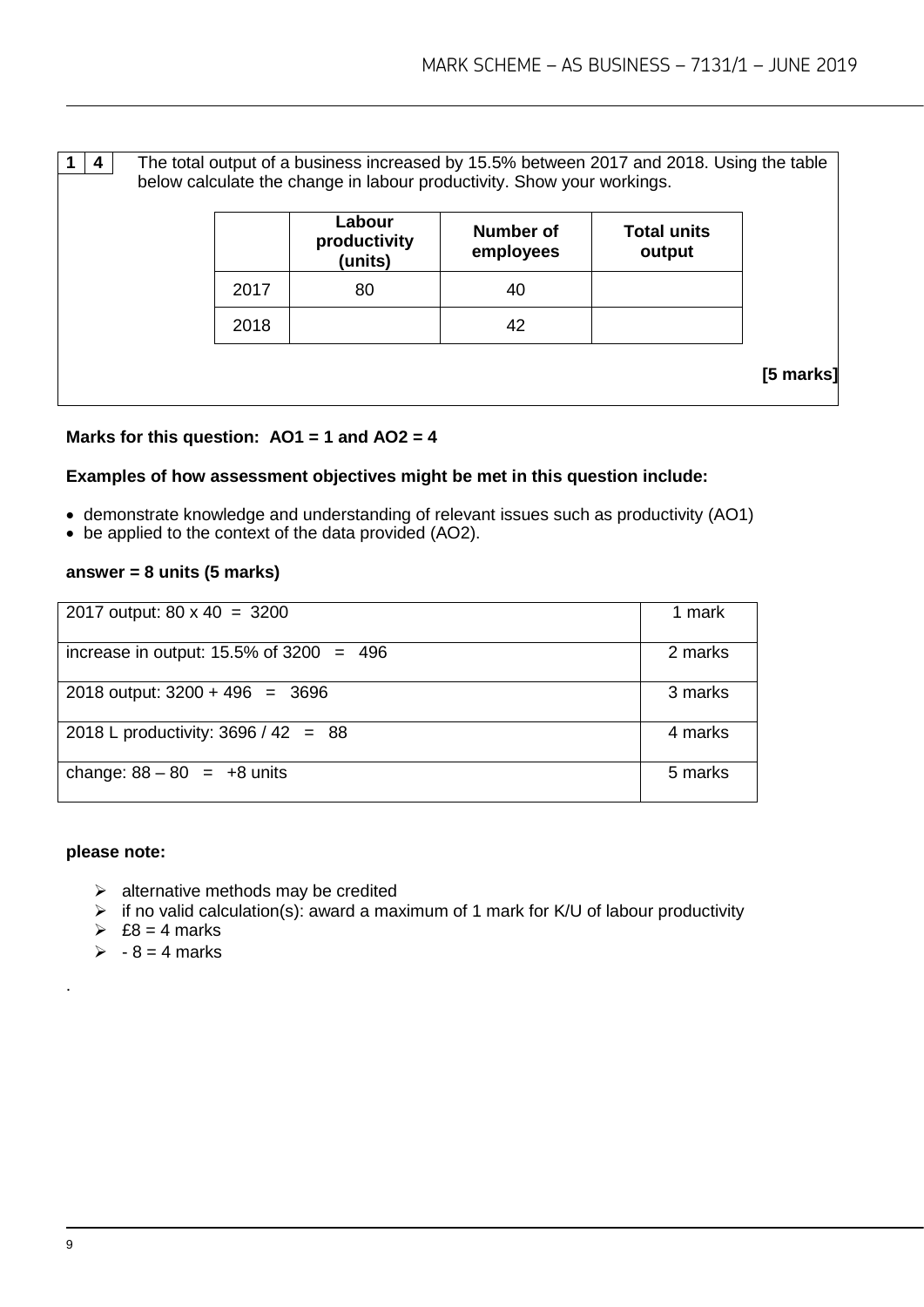**1 5** Analyse **one** effect of an ageing population on the level of profits of a private hospital business.

**[5 marks]**

#### **Marks for this question: AO1 = 1, AO2 = 2 and AO3 = 2**

| level          | the student will typically demonstrate:                                                                                                                                                                                                                                                                                                                  | <b>Marks</b> |
|----------------|----------------------------------------------------------------------------------------------------------------------------------------------------------------------------------------------------------------------------------------------------------------------------------------------------------------------------------------------------------|--------------|
|                | A good response overall that focuses on many of the demands of the<br>question.                                                                                                                                                                                                                                                                          |              |
|                | Provides an answer to the question set that:                                                                                                                                                                                                                                                                                                             |              |
| $\mathbf{3}$   | demonstrates a good knowledge and understanding of issues in the<br>$\bullet$<br>question                                                                                                                                                                                                                                                                | 5            |
|                | demonstrates analysis which is well-developed and is applied effectively<br>$\bullet$<br>to the context.                                                                                                                                                                                                                                                 |              |
| $\overline{2}$ | A reasonable response overall that focuses on some of the demands<br>of the question.<br>Provides an answer to the question set that:<br>demonstrates a reasonable knowledge and understanding of issues in<br>the question<br>demonstrates analysis which is developed and is applied to the context.<br>$\bullet$                                      | 3–4          |
| 1              | A limited response overall with little focus on the demands of the<br>question.<br>Provides an answer to the question set that:<br>demonstrates a limited knowledge and understanding of issues in the<br>$\bullet$<br>question<br>demonstrates analysis with little development and with mainly<br>$\bullet$<br>descriptive application to the context. | $1 - 2$      |

#### **Examples of how assessment objectives might be met in this question include:**

- demonstrate knowledge and understanding of relevant issues such demographics or profits (AO1)
- be applied to the context of an ageing population and private health care business (AO2)
- analyse how profits are affected by changing demographics (AO3).

#### **Possible responses:**

- the ageing population may lead to a higher costs for health care businesses as more resources (medicine, staffing, etc.) will be needed which will lead to lower levels of profit
- the ageing population may lead to a greater level of demand and prices may also be able to rise which will lead to higher levels of revenue with costs not rising as rapidly this would push profits up.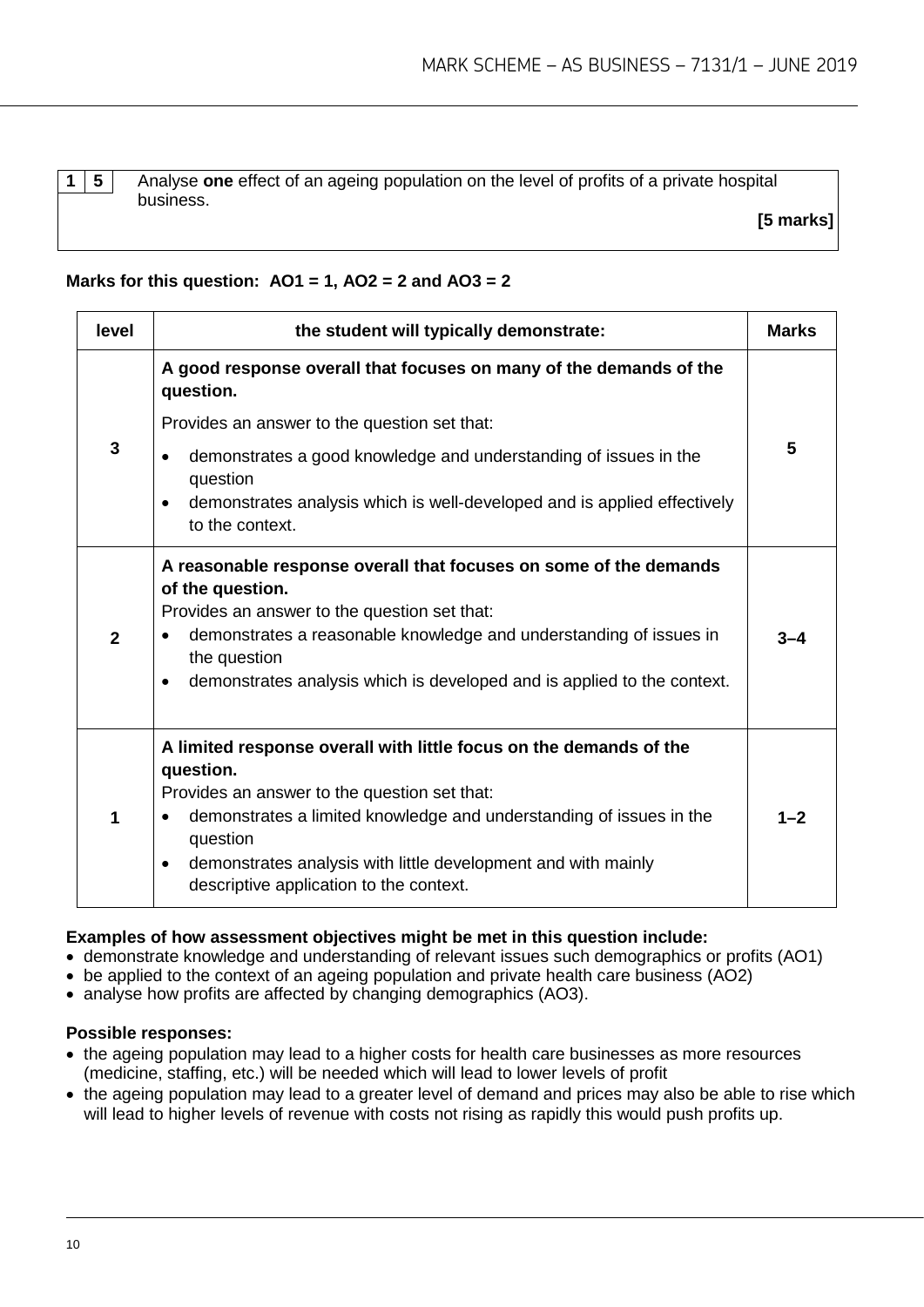#### **Further guidance**

Likely responses for level 3 will understand the issue of changing demographics, clearly identifying one effect it will have on profit and linking this effect to the context of a private hospital business. A level 2 response is likely to understand the issue of changing demographics, clearly identifying one effect it will have on profit but fail to fully link this effect to the context of a private hospital business. A level 1 response is likely to show an understanding the issue of changing demographics in general without linking to how it impacts on level of profits or any link to context of a private hospital business.

This indicative content is not exhaustive; other creditworthy material should be awarded marks as appropriate.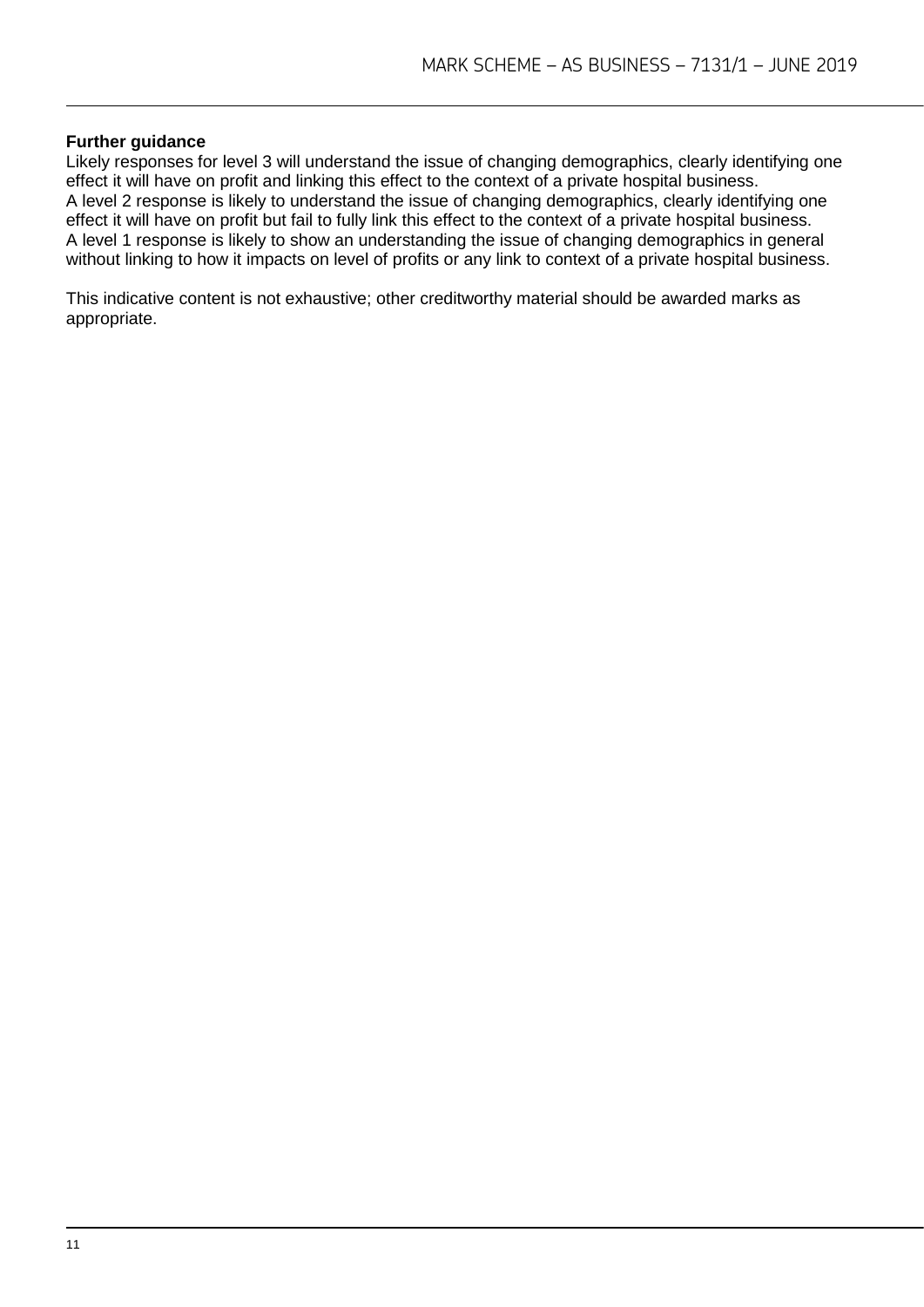#### **Section C**

#### **Total for this section: 50 marks**

| 16 | With reference to Maslow's hierarchy of needs analyse:                                                                     |           |
|----|----------------------------------------------------------------------------------------------------------------------------|-----------|
|    | one way Colbecks can motivate warehouse employees and<br>$\bullet$<br>one way Colbecks can motivate head office employees. | [9 marks] |

#### **Marks for this question: AO1 = 3, AO2 = 3 and AO3 = 3**

| level        | the student will typically demonstrate:                                                                                                                                                                                                                                                                                            | <b>Marks</b> |
|--------------|------------------------------------------------------------------------------------------------------------------------------------------------------------------------------------------------------------------------------------------------------------------------------------------------------------------------------------|--------------|
| $\mathbf{3}$ | A good response overall that focuses on many of the demands of the<br>question.<br>Provides an answer to the question set that:<br>• demonstrates a good knowledge and understanding of issues in the<br>question<br>• demonstrates analysis which is well-developed and is applied effectively to<br>the context.                 | $7 - 9$      |
| $\mathbf{2}$ | A reasonable response overall that focuses on some of the demands of<br>the question.<br>Provides an answer to the question set that:<br>• demonstrates a reasonable knowledge and understanding of issues in the<br>question<br>• demonstrates analysis which is developed and is applied to the context.                         | 4-6          |
| 1            | A limited response overall with little focus on the demands of the<br>question.<br>Provides an answer to the question set that:<br>• demonstrates a limited knowledge and understanding of issues in the<br>question<br>• demonstrates analysis with little development and with mainly descriptive<br>application to the context. | $1 - 3$      |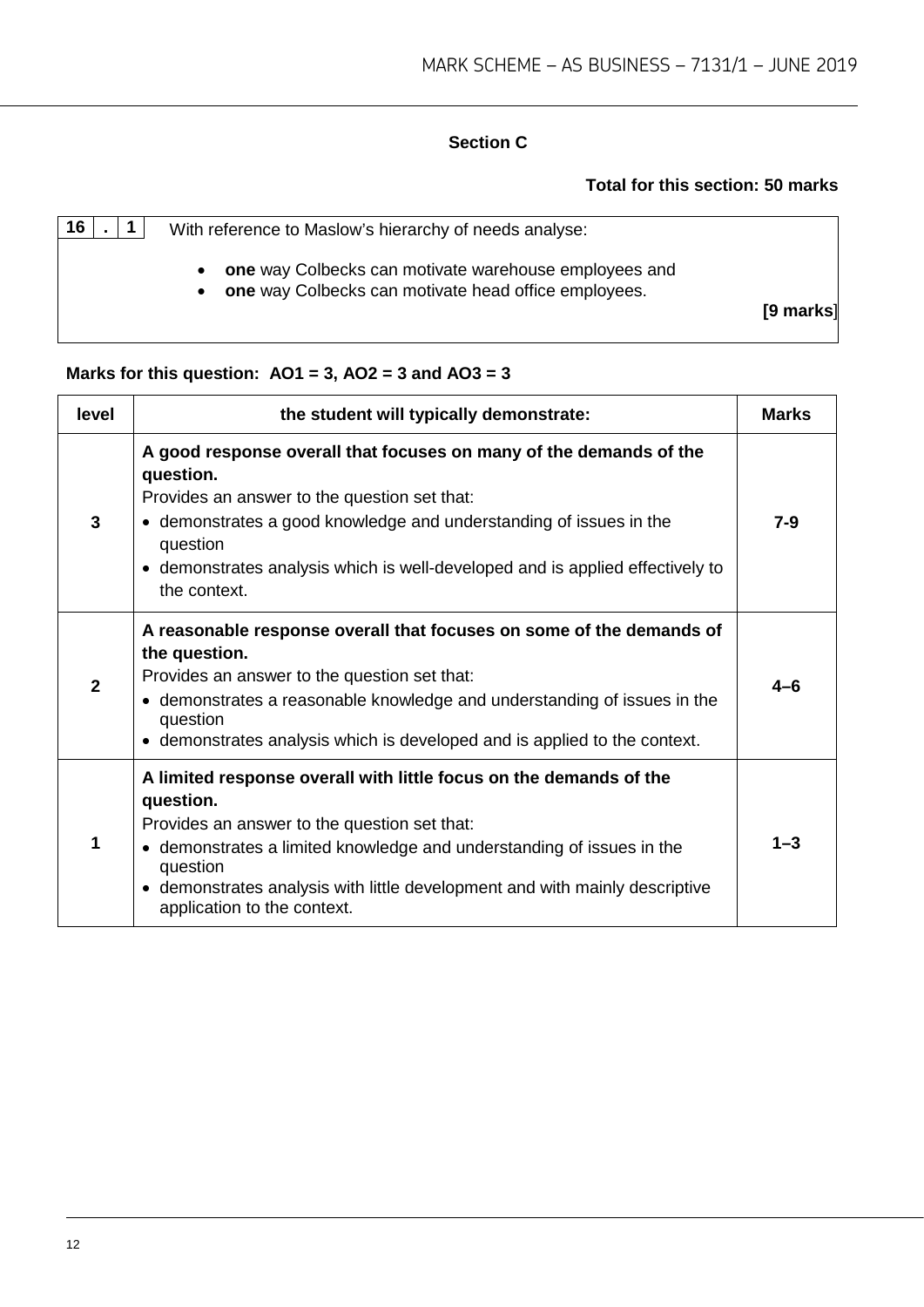#### **Examples of how assessment objectives might be met in this question include:**

- demonstrate knowledge and understanding of relevant issues such as motivators within Maslow's hierarchy and key terms of the tiers (AO1)
- be in the context of Colbecks with warehouse staff requiring safety/physiological and head office requiring self-esteem/self-actualization (AO2)
- analyse how the motivators may be used to increase motivation (AO3).

#### **Possible responses:**

- for those workers who are in the warehouse job security, through long term contracts or fixed work may meet safety needs that leads to high productivity
- increased pay for those in the warehouse may work as a means of providing further lower level needs, such as better housing and food
- pay may not be effective with head office staff as they are already well rewarded but the tell style of management is unlikely to build on their higher order skills of self-esteem through praise and responsibility. These improvements are likely to have more effect on productivity
- more advanced tiers, such self-esteem, would allow motivation to be higher for those in the head office and may be easy to achieve in a family run business through genuine praise and awards
- decision making and a sense of achievement for those in head office positions is likely to motivate if Chris does not currently allow many decisions to be made outside the team (due to his tell style of management).

#### **Further guidance**

**good response**: likely to demonstrate a clear link between relevant aspects of theory and the needs of BOTH warehouse staff and head office employees and to analyse how Colbeck's might motivate BOTH types of staff as a consequence

**NB**: L3 requires use of valid terms from the model

#### **reasonable response** might:

- focus on just one type of staff
- link relevant aspects of theory to the needs of BOTH warehouse staff and head office employees
- link the needs of BOTH warehouse staff and head office employees to ways in which Colbeck's might motivate BOTH types of staff (but with no reference to the model)

**limited response**: might demonstrate some understanding of the issues (theory / context / ways to motivate) but fail to make links

**NB**: this indicative content is not exhaustive and other creditworthy material should be awarded marks as appropriate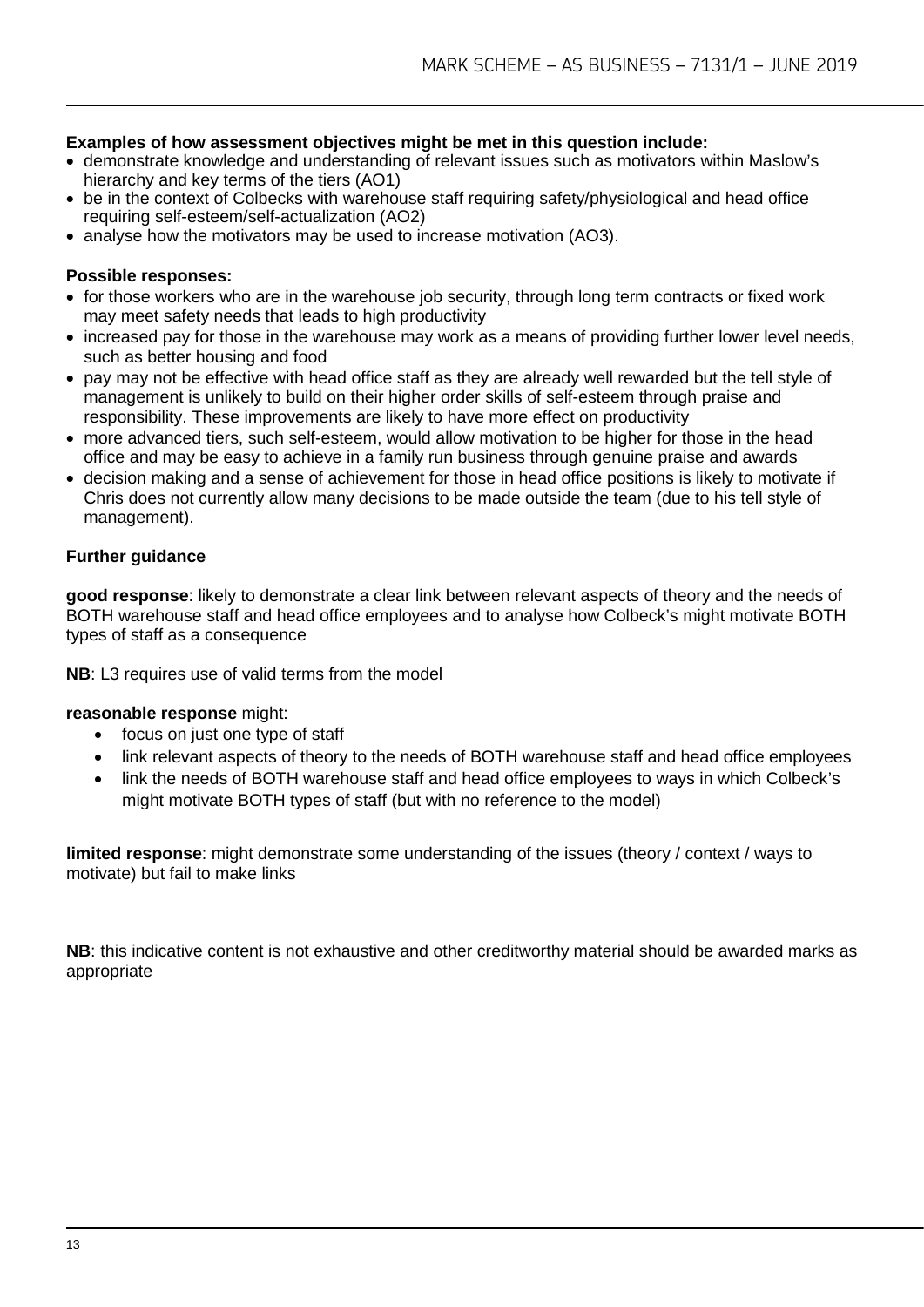**16 . 2** Chris needs to make a decision about how to raise the finance for the expansion. Do you think using a bank loan or venture capital would be the better option? Justify your answer.

**[16 marks]**

### **Marks for this question:**  $\overline{AO1} = 4$ ,  $\overline{AO2} = 2$ ,  $\overline{AO3} = 4$  and  $\overline{AO4} = 6$

| Level        | The candidate will typically                                                                                                                                                                                                                                                                                                                                                                                                                             | <b>Marks</b> |
|--------------|----------------------------------------------------------------------------------------------------------------------------------------------------------------------------------------------------------------------------------------------------------------------------------------------------------------------------------------------------------------------------------------------------------------------------------------------------------|--------------|
|              | An excellent response overall that is fully focused on the demands of the<br>question.<br>Provides an answer to the question set that:<br>• demonstrates a depth and range of knowledge and understanding that is<br>precise and well selected in relation to issues in the question                                                                                                                                                                     |              |
| 4            | • demonstrates analysis throughout which is well developed, is applied<br>effectively to the context and considers a balanced range of the issues in the<br>question<br>• makes judgements or provides solutions which are built effectively on<br>analysis, show balance and have a clear focus on the question as a whole<br>throughout.                                                                                                               | $13 - 16$    |
|              | A good response overall that focuses on many of the demands of the<br>question.                                                                                                                                                                                                                                                                                                                                                                          |              |
|              | Provides an answer to the question set that:                                                                                                                                                                                                                                                                                                                                                                                                             |              |
| 3            | • demonstrates a depth and range of knowledge and understanding of issues<br>in the question<br>• demonstrates analysis that is well-developed, applied effectively to the<br>context and considers a range of issues in the question<br>• makes judgements or provides solutions which are built on analysis, show<br>balance and address the question as a whole.                                                                                      | $9 - 12$     |
|              | A reasonable response overall that focuses on some of the demands of<br>the question.                                                                                                                                                                                                                                                                                                                                                                    |              |
|              | Provides an answer to the question set that:                                                                                                                                                                                                                                                                                                                                                                                                             |              |
| $\mathbf{2}$ | • demonstrates a limited knowledge and understanding of a range of issues in<br>the question or a good knowledge and understanding of relatively few issues<br>in the question<br>demonstrate analysis which is developed, applied to the context and<br>considers some of the issues in the question<br>• makes judgements or provides solutions which are built on analysis, but lack<br>balance and are not fully focused on the question as a whole. | $5 - 8$      |
| 1            | A limited response overall with little focus on the demands of the<br>question.                                                                                                                                                                                                                                                                                                                                                                          |              |
|              | Provides an answer to the question set that:                                                                                                                                                                                                                                                                                                                                                                                                             |              |
|              | • demonstrates a limited range and depth of knowledge and understanding of<br>issues in the question<br>demonstrate analysis with little development, mainly descriptive application<br>٠                                                                                                                                                                                                                                                                |              |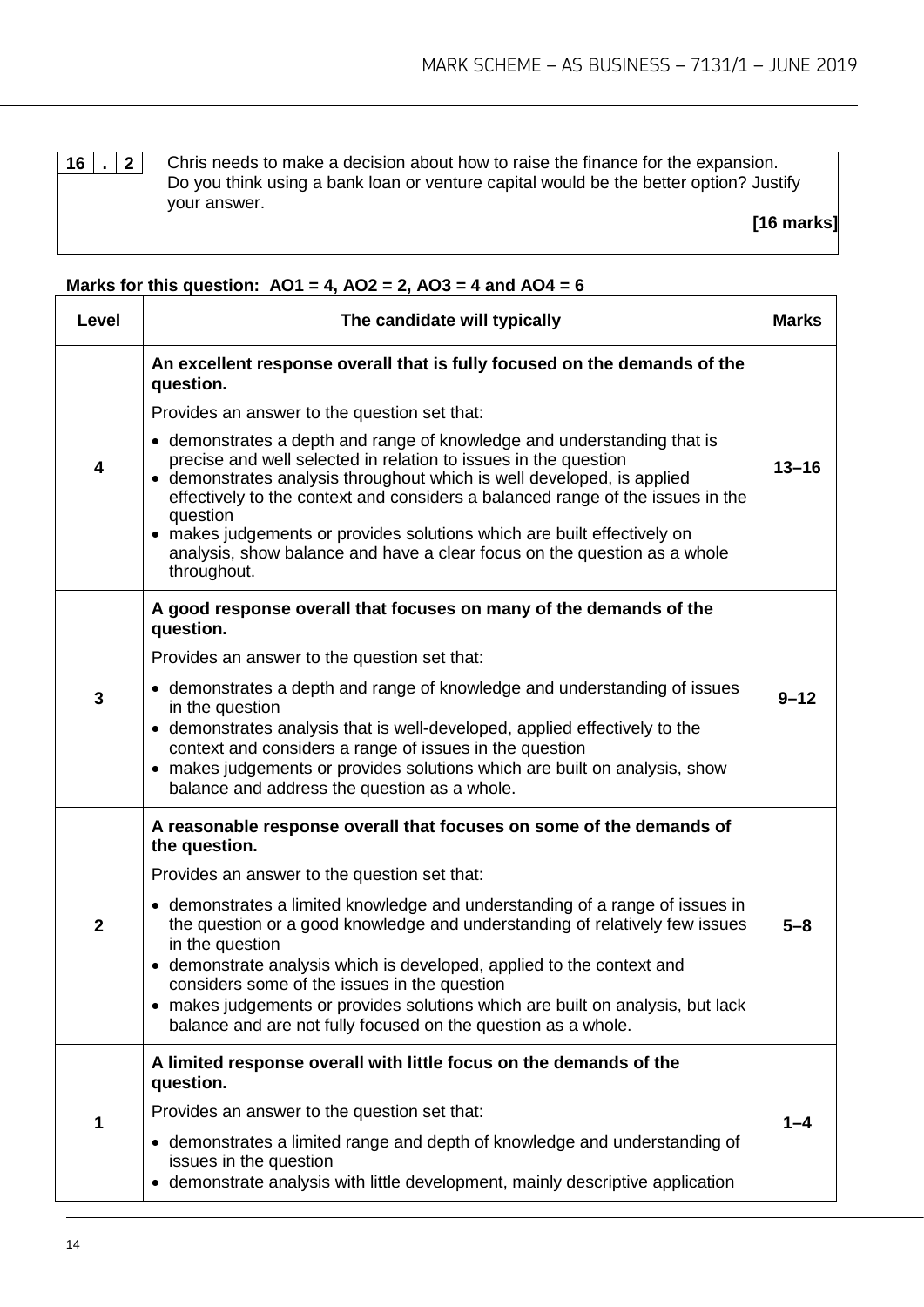to the context and considers a limited number of issues in the question

• makes judgements or proposes solutions which have limited links to analysis or limited focused on the question as a whole.

#### **Examples of how assessment objectives might be met in this question include:**

- demonstrate knowledge and understanding of bank loans and venture capitalists (AO1)
- be applied to the context of Chris's decisions and situation (AO2)
- analyse the possible impact of taking on external investment against the debt of a loan (AO3)
- evaluate information to make an informed judgement on whether the a bank loan or external investment is best. For example it may consider the importance of interest rates and the importance of the family ownership (AO4).

#### **Possible responses:**

- ability of Colbeck's to pay a loan is high as it is profitable but there is a suggestion of cash flow difficulties, should this really be the priority? It has taken out another loan so it could be left quite exposed to interest rate changes which are predicted to rise
- the loss of control associated with a venture capitalist will have significant harm to Chris if he likes the idea of keeping the business in the family. Losing positions for his daughter may be key
- the venture capitalist is offering well above market value which is positive but may harm the culture currently existing and Chris' vision for the business
- the costs may be considerably higher in paying back a loan rather than shares. The expansion is not needed at the moment given that the business is profitable.

#### **Evaluation:**

Factors identified as above but also that other factors that may play a part too, like the speed at which a loan can be accessed. Students should take information from case study to draw conclusions about whether the family ownership is the main driver for Chris, given his wishes for the business or if the need for finance is so urgent that he should take the risk of higher interest rates.

#### **Further guidance**

A level 4 response is likely to understand the importance of the family dynamic within the decision, the heritage of the firm, include thorough analysis of the long term impacts of ownership, balancing this overall with the level of debt and interest rate threat from a loan and make a definitive decision about what Chris should do for his particular business and family.

A level 3 response is likely to consider some impacts of the change in ownership might have in general and make some judgements about why a loan might be preferable for Chris in this scenario to new ownership.

A level 2 response is likely to analyse how a loan compares in general terms to shares with consideration of some elements of Colbeck's situation.

A level 1 response is likely to address some advantages or disadvantages to loans and equity in general terms and may make a generic judgement.

This indicative content is not exhaustive; other creditworthy material should be awarded marks as appropriate.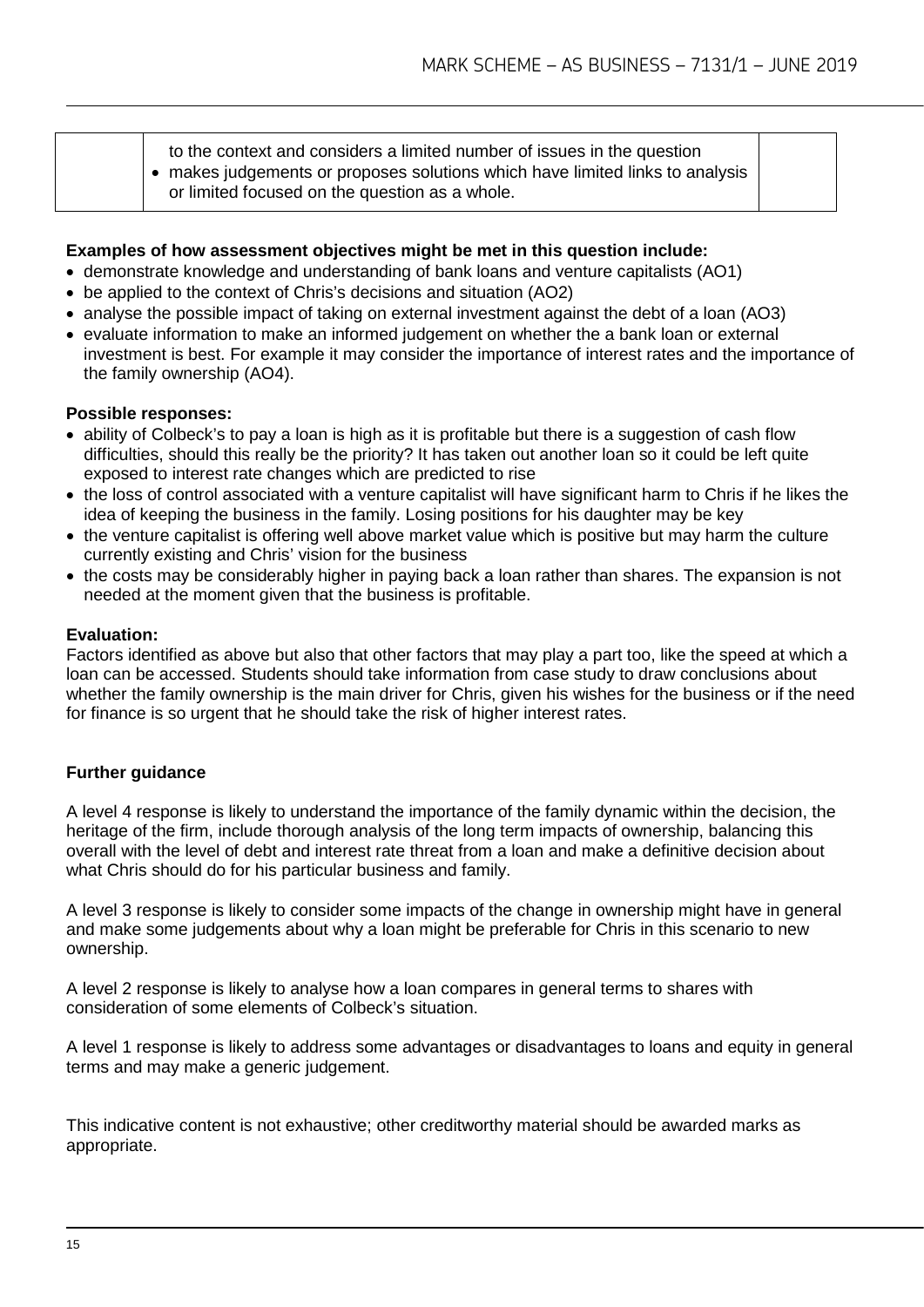**17 . 1** The decision making at Doyles is centralised. Analyse **two** possible effects on Doyles of the centralisation of its decision-making.

**[9 marks]**

#### **Marks for this question: AO1 = 3, AO2 = 3 and AO3 = 3**

| Level        | The student will typically demonstrate:                                                                                                                                                                                                                                                                                                                                                   | <b>Marks</b> |
|--------------|-------------------------------------------------------------------------------------------------------------------------------------------------------------------------------------------------------------------------------------------------------------------------------------------------------------------------------------------------------------------------------------------|--------------|
| 3            | A good response overall that focuses on many of the demands of the<br>question.<br>Provides an answer to the question set that:<br>• demonstrates a depth and range of knowledge and understanding of issues in<br>the question<br>• demonstrates analysis which is well-developed and is applied effectively to<br>the context.                                                          | 7-9          |
| $\mathbf{2}$ | A reasonable response overall that focuses on some of the demands of<br>the question.<br>Provides an answer to the question set that:<br>• demonstrates a limited knowledge and understanding of issues in the<br>question or a good knowledge and understanding of relatively few issues in<br>the question<br>• demonstrates analysis which is developed and is applied to the context. |              |
| 1            | A limited response overall with little focus on the demands of the<br>question.<br>Provides an answer to the question set that:<br>• demonstrates a limited range and depth of knowledge and understanding of<br>issues in the question<br>• demonstrates analysis with little development and with mainly descriptive<br>application to the context.                                     | $1 - 3$      |

#### **Examples of how assessment objectives might be met in this question include:**

- demonstrate knowledge and understanding of relevant issues such as centralisation (AO1)
- to be in the context of Doyles (AO2)
- to analyse the possible effects of centralisation to Doyles (AO3).

#### **Possible responses:**

- there could be a significant control over budgets and spending allowing Doyles to be more successful and make higher profit margins
- negotiations in teams centrally might gain better deals and economies of scale
- common decisions can be made throughout the chain so central distribution, for example, can allow decisions to be more effective and consistent
- there may be a lack of autonomy for local stores to set their own prices or decide on targeting in poor areas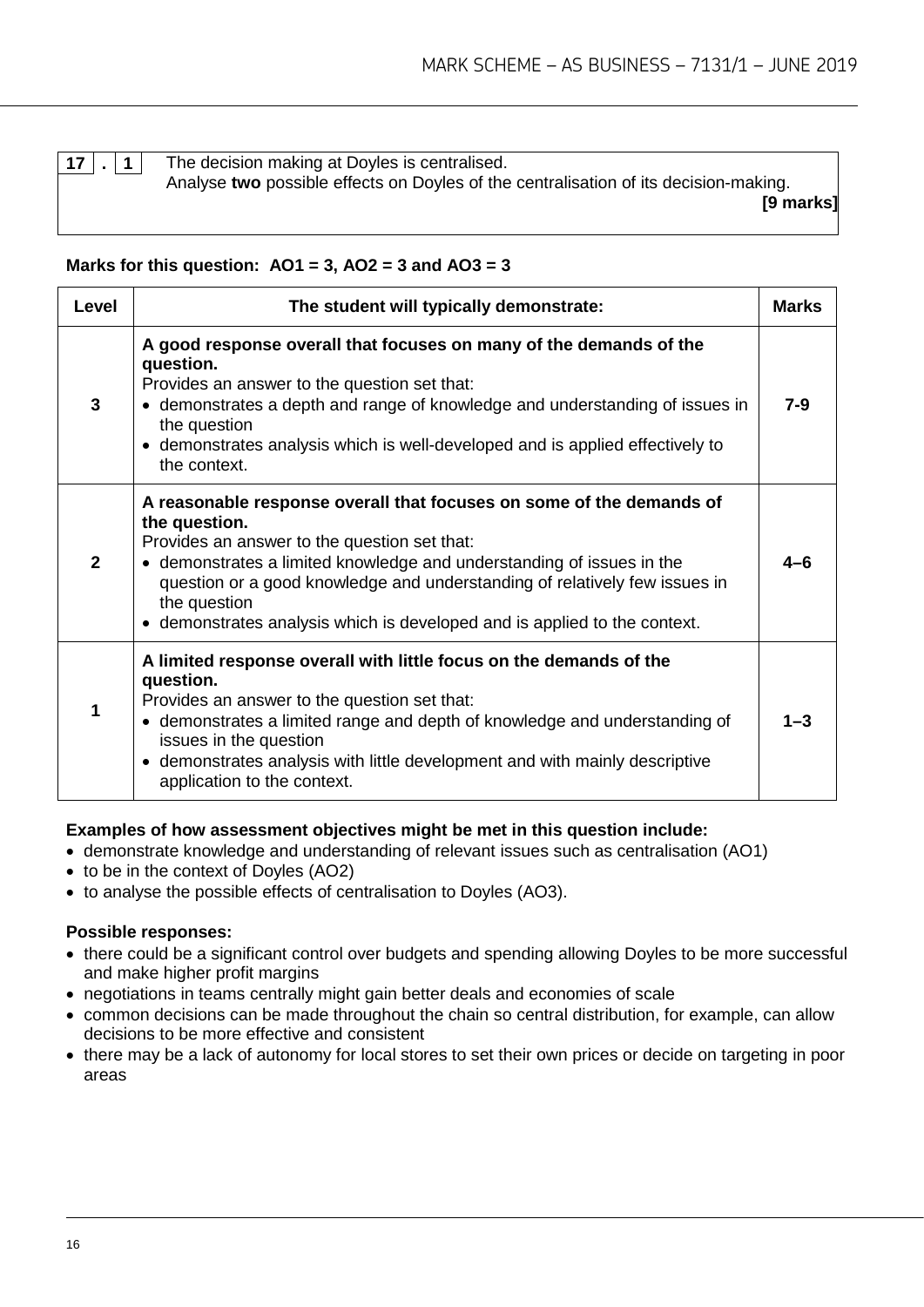#### **Further guidance**

level 3 responses will consider **two** effects of centralisation specifically related to the context of Doyles

a student is likely to achieve level 2 if they have applied one effect well to Doyles or explained the effects of centralisation without a link to the context of Doyles

level 1 responses are likely to show some general understanding of centralisation without context

this indicative content is not exhaustive and other creditworthy material should be awarded marks as appropriate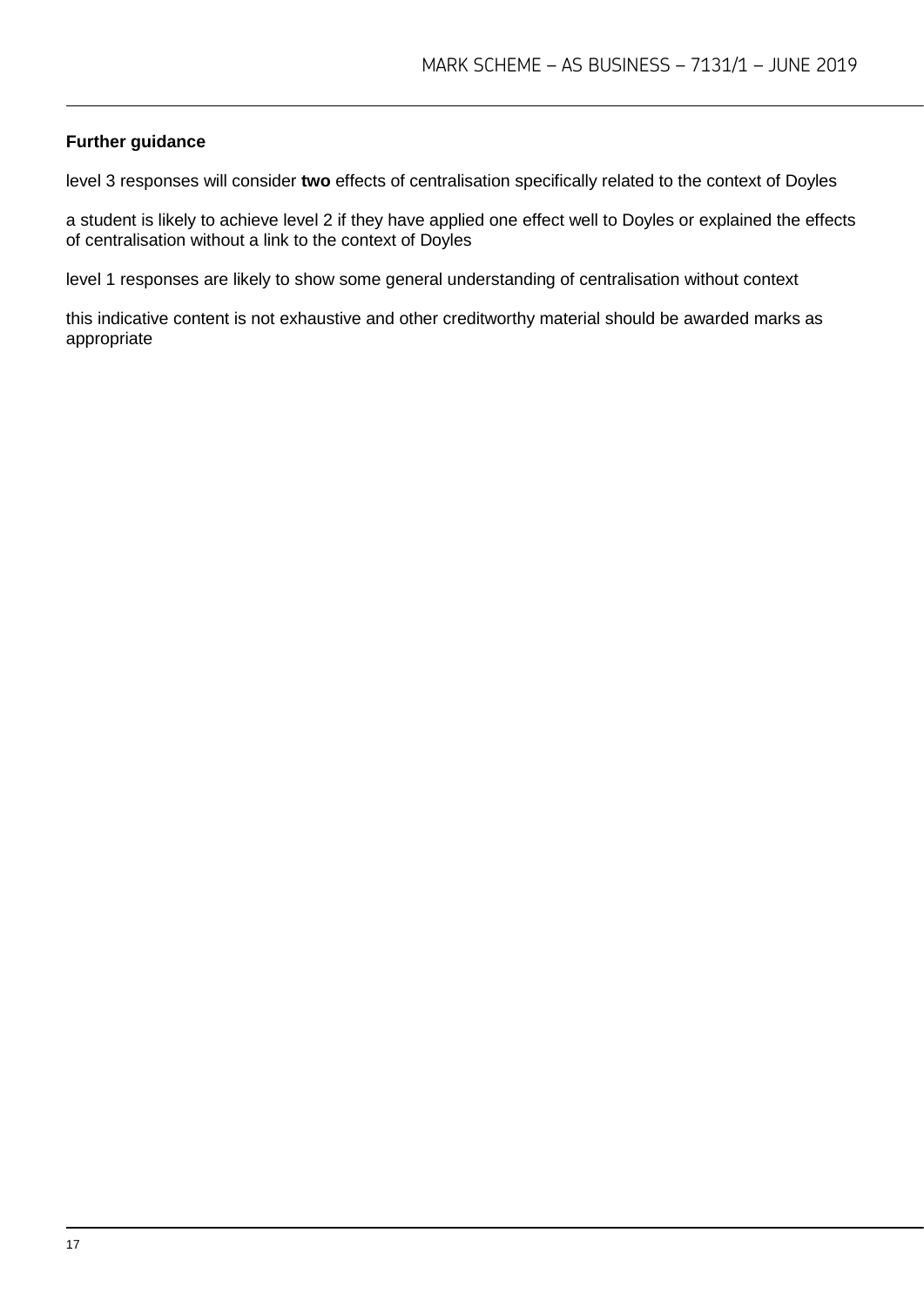**17 . 2** Do you believe that Charlotte should renew her contract with Doyles or start selling online only? Justify your answer.

**[16 marks]**

#### **Marks for this question: AO1 = 4, AO2 = 2, AO3 =4 and AO4 = 6**

| Level        | The student will typically demonstrate:                                                                                                                                                                                                                                                                                                                                                                                                                                                  |           |  |  |
|--------------|------------------------------------------------------------------------------------------------------------------------------------------------------------------------------------------------------------------------------------------------------------------------------------------------------------------------------------------------------------------------------------------------------------------------------------------------------------------------------------------|-----------|--|--|
| 4            | An excellent response overall that is fully focused on the demands of<br>the question.                                                                                                                                                                                                                                                                                                                                                                                                   |           |  |  |
|              | Provides an answer to the question set that:                                                                                                                                                                                                                                                                                                                                                                                                                                             |           |  |  |
|              | • demonstrates a depth and range of knowledge and understanding that is<br>precise and well selected in relation to issues in the question<br>• demonstrates analysis throughout which is well developed, is applied<br>effectively to the context and considers a balanced range of the issues in<br>the question<br>• makes judgements or provides solutions which are built effectively on<br>analysis, show balance and have a clear focus on the question as a whole<br>throughout. | $13 - 16$ |  |  |
|              | A good response overall that focuses on many of the demands of the<br>question.                                                                                                                                                                                                                                                                                                                                                                                                          |           |  |  |
| $\mathbf{3}$ | Provides an answer to the question set that:                                                                                                                                                                                                                                                                                                                                                                                                                                             | $9 - 12$  |  |  |
|              | • demonstrates a depth and range of knowledge and understanding of issues<br>in the question<br>• demonstrates analysis that is well-developed, applied effectively to the<br>context and considers a range of issues in the question<br>• makes judgements or provides solutions which are built on analysis, show<br>balance and address the question as a whole.                                                                                                                      |           |  |  |
| $\mathbf{2}$ | A reasonable response overall that focuses on some of the demands of<br>the question.                                                                                                                                                                                                                                                                                                                                                                                                    |           |  |  |
|              | Provides an answer to the question set that:                                                                                                                                                                                                                                                                                                                                                                                                                                             |           |  |  |
|              | • demonstrates a limited knowledge and understanding of issues in the<br>question or a good knowledge and understanding of relatively few issues in<br>the question, demonstrate analysis which is developed, applied to the<br>context and considers some of the issues in the question<br>• makes judgements or provides solutions which are built on analysis, but<br>lack balance and are not fully focused on the question as a whole.                                              | $5 - 8$   |  |  |
| 1            | A limited response overall with little focus on the demands of the<br>question.                                                                                                                                                                                                                                                                                                                                                                                                          |           |  |  |
|              | Provides an answer to the question set that:                                                                                                                                                                                                                                                                                                                                                                                                                                             |           |  |  |
|              | • demonstrates a limited range and depth of knowledge and understanding<br>of issues in the question<br>• demonstrate analysis with little development, mainly descriptive application<br>to the context and considers a limited number of issues in the question<br>makes judgements or proposes solutions which have limited links to<br>analysis or limited focused on the question as a whole.                                                                                       | 1–4       |  |  |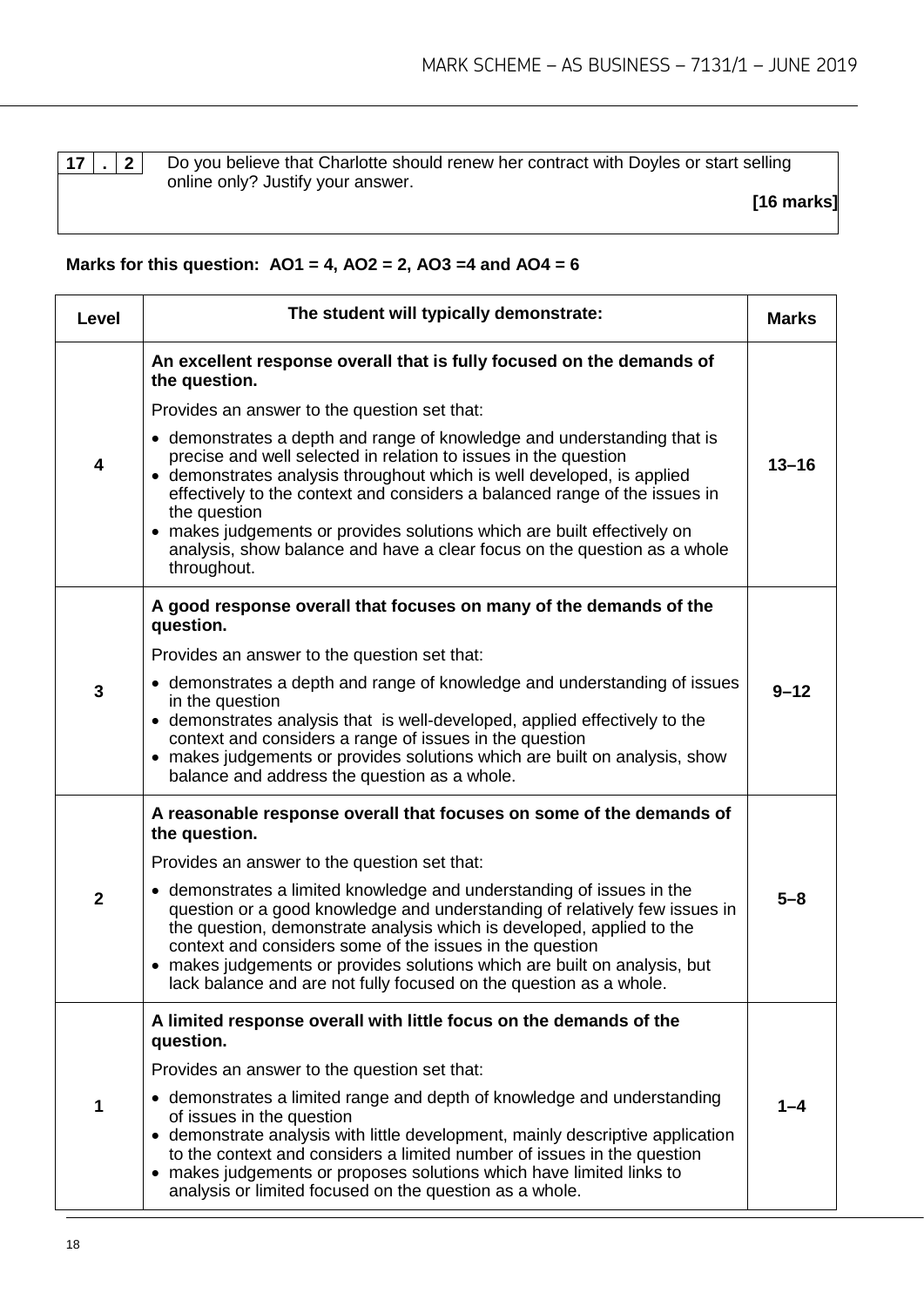#### **Examples of how assessment objectives might be met in this question include:**

- demonstrate knowledge and understanding of relevant issues such as channels of distribution and branding (AO1)
- be applied to the context of Charlotte's business (AO2)
- analyse how the effect of moving online will effect Charlotte against staying with a retailer (AO3)
- evaluate a range of valid information to make an informed judgement on how significant the choice of moving online is in increasing the profitability of the business (AO4).

#### **Possible responses:**

- online allows her to make significantly more profit margin (calculation may be used to add to answer with Doyles £20 x 40 items = £800 or online £64 x  $18 = \text{\textsterling}1152$ )
- her sales will fall initially online and she will have to spend significantly on advertising
- online sales will require her to take on more business decisions
- time taken to advertise the business may take away from her love of making the product.
- she could use her award and brand to sell under her own name
- there needs to be careful consideration of the risk of giving up a successful contract.
- the market is growing so she has the potential to expand in the long run
- to fulfill orders she already has to work very hard, does she have time to run her own more complex operations?

#### **Evaluation:**

On balance, Charlotte wants the business to become more profitable. The product has potential to be branded and use her awards and personal story. She could also make a larger amount of profit in the long run. However, there are large risks involved with the amount of advertising she will have to do and potentially giving up a stable contract. Although initially she may lose sales and have to spend more time advertising in the long run she is likely to be more profitable.

#### **Further guidance**

A level 4 response is likely to understand the importance of the risk within the decision, the passion Charlotte has for her products and how using online sales, despite the risks, can allow her business to expand rapidly. It is likely to make a definitive decision about what Charlotte should do with her particular business given the scenario with some factors she must consider.

A level 3 response is likely to consider what the impacts of selling online might have in general compared to selling through a retailer and make some judgements about why online/Doyles might be preferable for Charlotte in this scenario.

A level 2 response is likely to analyse how online compares to retailer distributors as a channel of distribution in general terms to increase sales, with some consideration of elements of Charlotte's situation.

A level 1 response is likely to address some advantages or disadvantages online or retailer channels and may make a generic judgement.

#### **please note**:

- $\ge$  one valid calculation (e.g. .£800 or £1152) only = L1 (4 max)
- $\triangleright$  two valid calculations (e.g. £800 & £1152) only BUT no judgement = L2 (6 max)
- $\triangleright$  two valid calculations (e.g. £800 & £1152) only + a logical judgement = L2 (8 max)
- $\triangleright$  calculations are NOT required to reach level 4